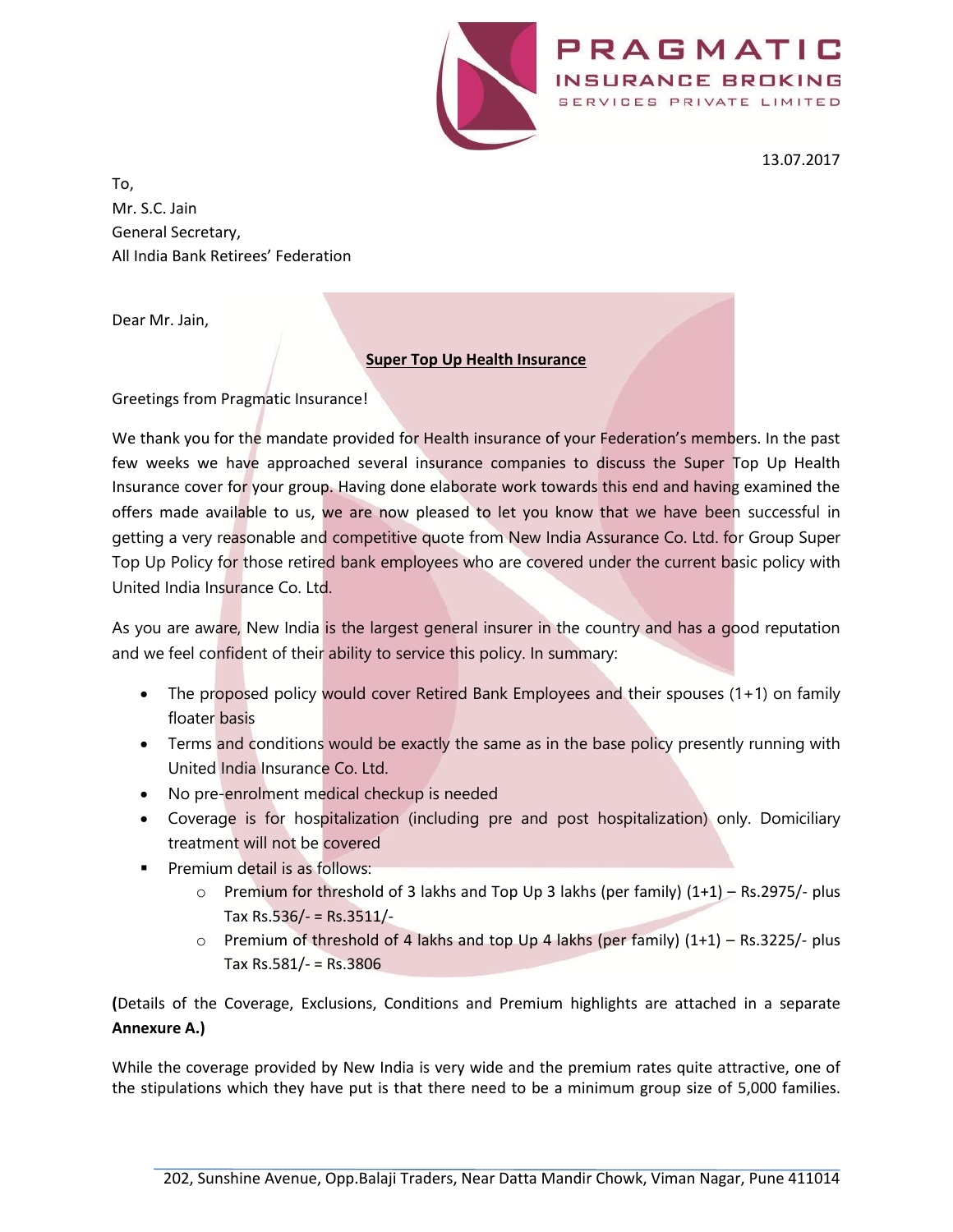

We do not think that this is unreasonable, considering your membership base and also the type of coverage being provided to this age group.

We will now look forward for your formal acceptance of the proposal terms so that we may communicate the same to the insurer and also to start discussing the operational details.

Thank you for giving us the opportunity to serve the insurance needs of your group and offer unmatched service with the commitment to stand by you always.

Warm regards,

S. Chandra

**For Pragmatic Insurance Broking Services Ltd.**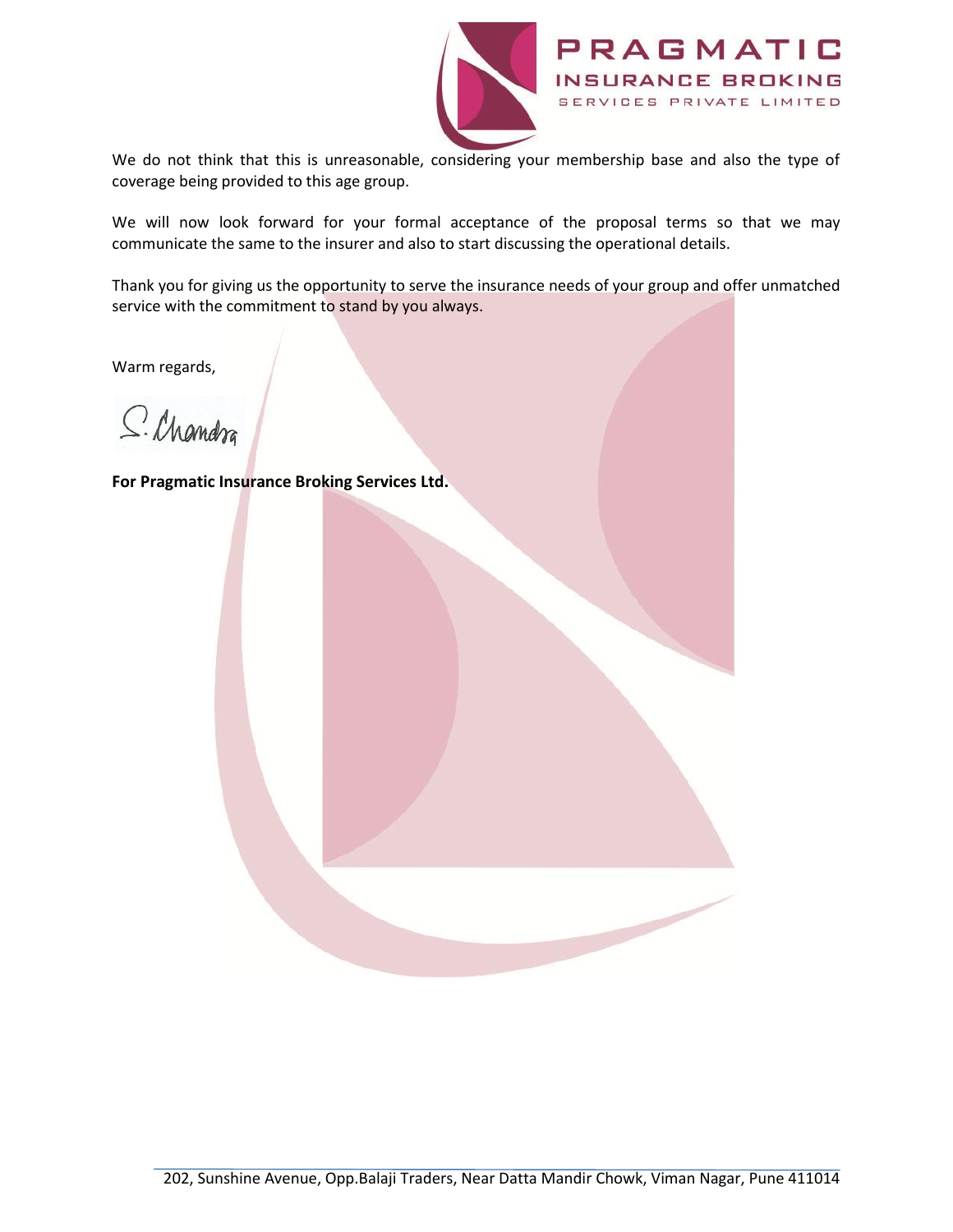

### **Super Top Up Health Insurance - Coverage, Exclusions and Conditions:**

### **Super Top Up:**

- 1. **Super Top Up** Coverage meaning would be as below:
	- A single claim or multiple claims in a policy period which exceeds the threshold Sum Insured / deductible of hospitalization claims.
	- **The aggregate of Covered Expenses in respect of hospitalisation/s of insured person individually** or for all insured persons in the family exceeds the Threshold Level/deductible.
	- **The claim payable under this Policy will be the amount by which the aggregate of such** Covered Expenses in respect of hospitalisations with dates of admission falling within the policy period exceeds the threshold Level/deductible per family as stated in the schedule.
	- In no case the Company shall be liable to pay any sum in excess of the Sum Insured as stated in the Super Top Up Policy.
- 2. **Super Top Up** Cover the threshold would be in excess of hospitalisation claims only.

Domiciliary benefit amount would not be part of threshold for triggering Super Top Up Cover. Thus, if amount is inclusive of domiciliary benefits then Super Top Up Cover would trigger only after amount exceeds Rs.3,30,000/- or Rs.4,40,000/- provided this utilization is 100% of the domiciliary benefit available under the base policy since domiciliary benefit allowed is only 10% of the basic policy (Rs. 30,000/- or Rs. 40,000/-)

3. All members who would be opting for Super Top Up cover would have definite identification details as well as proof of them being retiree and only those who are part of basic policy would be forming part of Super Top Up Policy and no one else is entitled to join the scheme.

4. The basic policy or Super Top Up Policy would not allow any change of Sum Insured than as agreed for in advance which is Rs.4,00,000/- for Officer cadre and Rs.3,00,000/- for other staff members.

- 5. Policy also has coverage for widows of deceased employees.
- 6. Minimum participation is 25% of total families in base policy are compulsory to trigger the policy.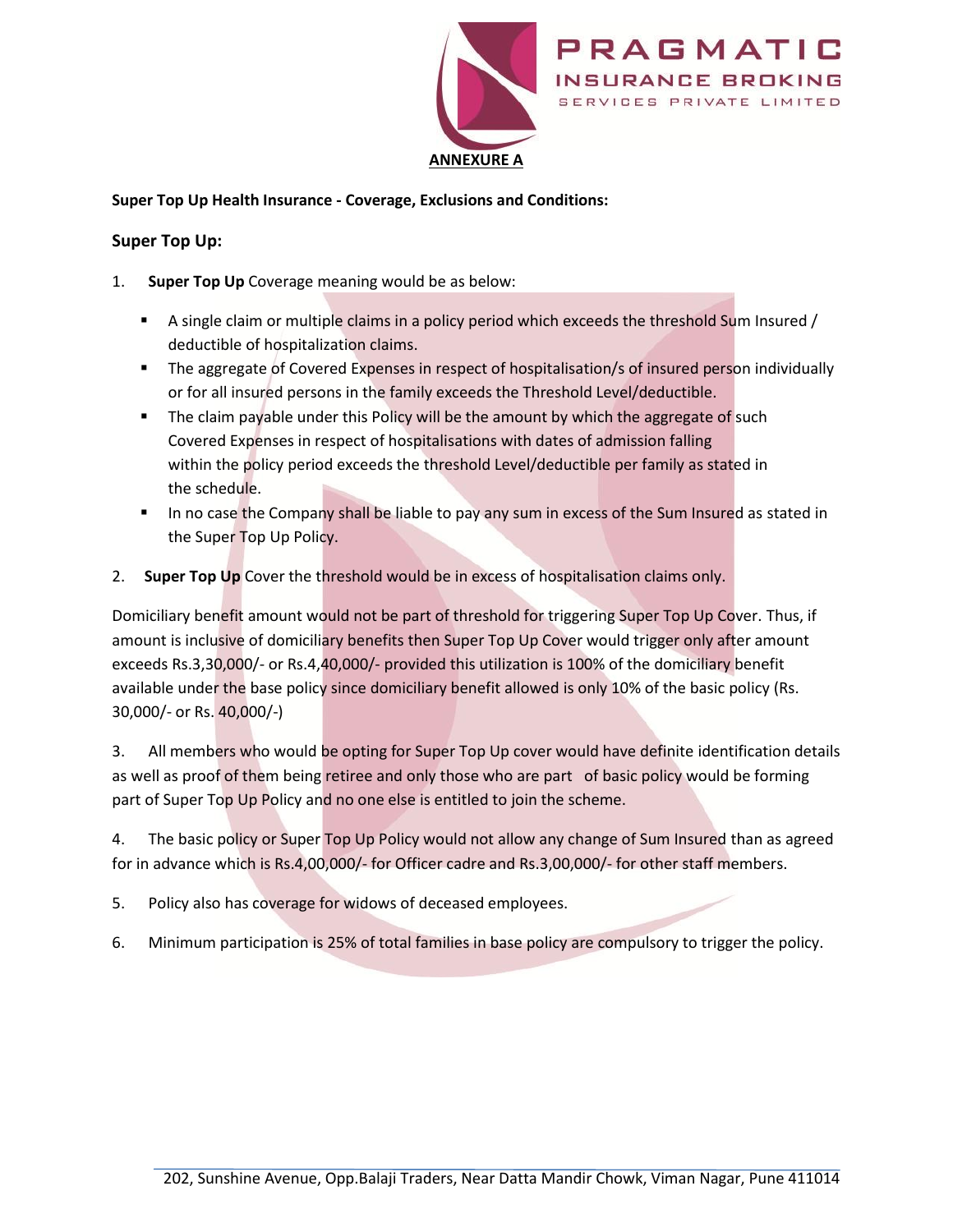

# **Coverage:**

- $\checkmark$  Hospitalisation expenses incurred for self for any disease or illness or accident
- $\checkmark$  Hospitalisation expenses incurred for donor in respect of organ transplant
- $\checkmark$  Pre-hospitalisation expenses 30 days
- $\checkmark$  Post-Hospitalisation expenses- 90 days
- $\checkmark$  All standard definitions as per IRDA guidelines
- $\checkmark$  AYUSH treatment covered till Sum Insured limits
- $\checkmark$  Pre-Existing disease are covered
- $\checkmark$  Day care treatment admissible for specific diseases as mentioned below even if hospitalisation is not 24 hrs.
- $\checkmark$  Adenoidectomy, Appendectomy, Ascitic/ Plural Tapping, Auroplasty not cosmetic in nature, Coronary Angiography/ Renal Coronary Angiography, Dental Surgery, D & C, Excision of cyst/granuloma/lump/tumor, Eye Surgery, Fracture including hair line fracture/dislocation, Radiotherapy, Chemotherapy including parental chemotherapy, LIthotripsy, Incision/drainage of abscess, Varicocelectomy, Wound Suturing, FESS, Operations/ Microsurgical operations on the nose, middle ear/internal ear, tongue, mouth, face, tonsils and adenoids, salivary glands and salivary ducts, breast, skin &sub-cutaneous tissues, digestive tract, female/male sexual organs, Haemodialysis, ventral, Fissurectomy/Fistulectomy, Mastoidectomy, Hydrocele, Hysterectomy, Inguinal/ventral/umbilical/femoral hernia, Parenteral chemotherapy, Polypectomy, Septoplasty, Piles/Fistula, Prostate Surgeries, Sinusitis surgeries, Tonsillectomy, Liver aspiration, Sclerotherapy, varicose vain legation, All scopies along with biopsies, lumbar puncture.
- $\checkmark$  Alternative therapies covered as defined if treatment taken in hospital as defined
- $\checkmark$  Ambulance charges covered upto Rs.2500/- per trip to hospital if medically advised, Taxi/Auto expenses max upto Rs.750/- per hospitalisation
- $\checkmark$  Congenital anomalies are covered
- $\checkmark$  Psychiatric diseases are covered
- $\checkmark$  Advance medical treatment like laser surgery, stem cell therapy is covered
- $\checkmark$  Treatment taken for accidental expenses covered even on OPD basis upto Sum Insured
- $\checkmark$  Taxes and Other charges are payable
- $\checkmark$  Treatment for genetic disorder and stem cell therapy are covered
- $\checkmark$  Treatment for age related disorders such as AMRD, RFQMR, EECP are covered
- $\checkmark$  Rental charges for external or durable medical equipment are covered
- $\checkmark$  Ambulatory devises are covered
- $\checkmark$  Physiotherapy charges are payable